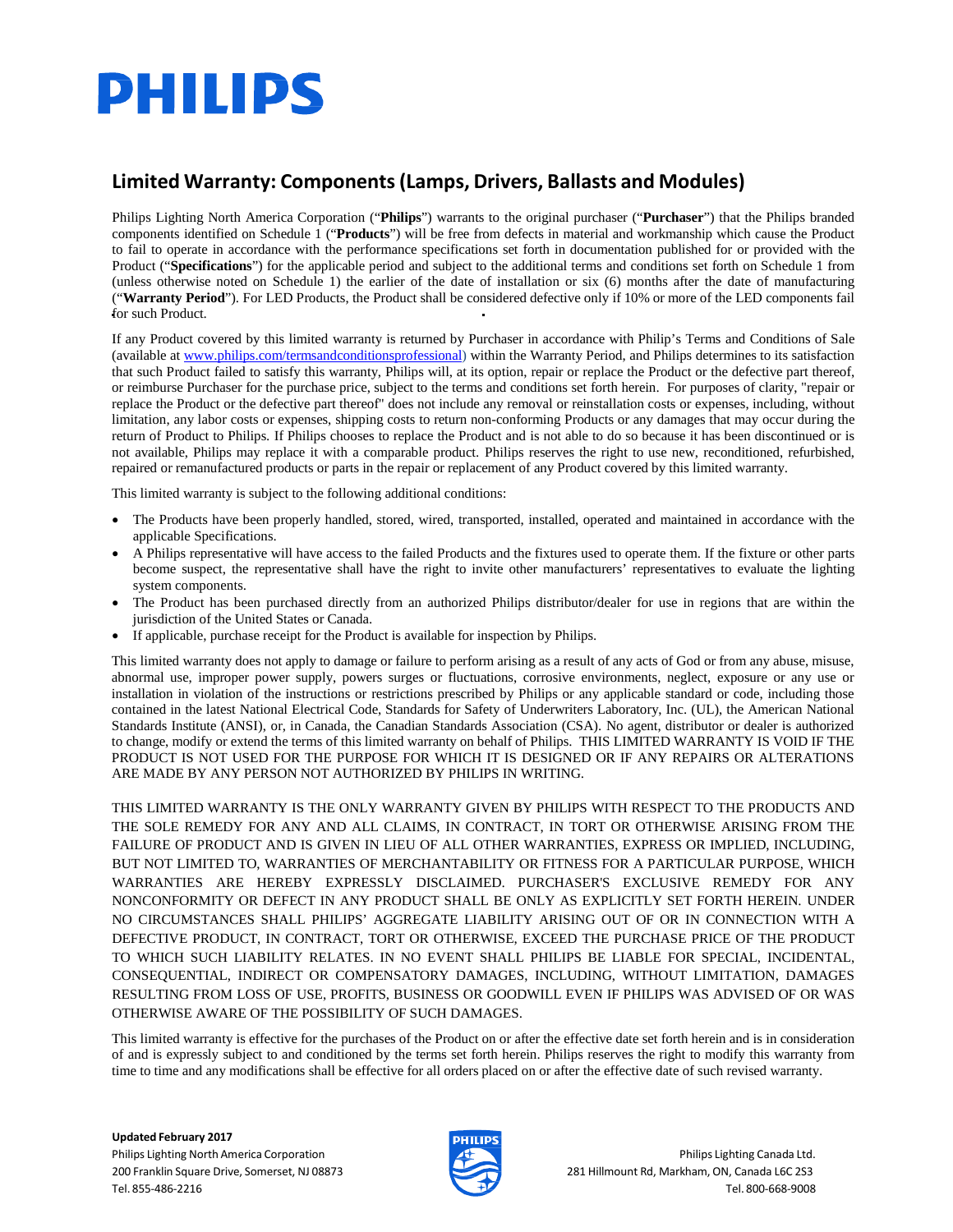#### **Schedule 1 (page 1 of 3)**

All Philips components not otherwise described below shall have the warranty period identified on the product packaging or, if no warranty period is *identified, a warranty period of 1 year.* **LED Philips System Warranty**<sup>3</sup> **Single Component Warranty** Lamps Design life greater than or equal to 70,000 hours 7 years<sup>3</sup> 7 years<sup>3</sup> Design life between 40,000 and 69,999 hours 5 years<sup>3</sup> 5 years<sup>3</sup> Design life between 25,000 hours and 39,999 hours 3 years<sup>3</sup> and 39,999 hours 3 years<sup>3</sup> Design life less than 24,999 hours<sup>7</sup> 1 years<sup>3</sup> Tubes Design life greater than or equal to 70,000 hours<sup>1</sup> 7 years 7 years Design life between 40,000 and 69,999 hours<sup>2</sup> 5 years 5 years Design life between 25,000 hours and 39,999 hours 3 years 3 years 3 years 3 years 3 years 3 years 3 years 3 years 3 years 3 years 3 years 3 years 3 years 3 years 3 years 3 years 3 years 3 years 3 years 3 years 3 years 3 ye Design life less than 24,999 hours 1 years 1 years 1 years 1 years 1 years 1 years 1 years 1 years 1 years 1 years 1 years 1 years 1 years 1 years 1 years 1 years 1 years 1 years 1 years 1 years 1 years 1 years 1 years 1 y **Drivers 3 21 Strandom LED Drivers 3 21 Strandom LED Drivers 3 Strandom LED Drivers 3 Strandom LED Drivers 3 Strandom LED Drivers 3 Strandom LED Drivers 3 Strandom LED Drivers 3 Strandom LED Drivers 3 Strandom LED Drivers** Xitanium SR LED Drivers 5 years<sup>5, 6</sup><br>CertaDrive LED Drivers 5 years<sup>5, 6</sup><br>5 years<sup>5</sup> CertaDrive LED Drivers Modules Fortimo LED Line LV 5 years<sup>5</sup> 3 years<sup>5</sup> 3 years<sup>5</sup> Fortimo LED Strip LV 5 years<sup>5</sup> 3 years<sup>5</sup> 3 years<sup>5</sup> Fortimo LML SE LV 5 years<sup>5</sup> 3 years<sup>5</sup> 3 years<sup>5</sup> 3 years<sup>5</sup> Fortimo LED SQ LV 5 years<sup>5</sup> 3 years<sup>5</sup> 3 years<sup>5</sup> Fortimo LED Downlight Module (DLM) 5 years<sup>5</sup> 3 years<sup>5</sup> 3 years<sup>5</sup> Fortimo LED Spotlight Module (SLM) 5 years<sup>5</sup> 3 years<sup>5</sup> 3 years<sup>5</sup> Fortimo LED Twistable Downlight Module (TDLM) Gen 2 3 years<sup>5</sup> 3 years<sup>5</sup> Lexel Downlight Module (DLM) 3 years<sup>5</sup> Fortimo LED High Brightness Module (HBMt) 5 years<sup>5</sup> Display Lighting IntaGrade Display Lighting 5 years<sup>5</sup> PrimeSet Display Lighting 5 years<sup>5</sup> years<sup>5</sup> Sensors **EasySense** 5 years<sup>4, 5</sup> years<sup>4, 5</sup> Retrofit Kits Fookit EvoKit EvoKit Superior Section 1998 and the Contract of the Contract of the Contract of the Syears Syears in the Syears of the Syears of the Syears of the Syears of the Contract of the Contract of the **Special Conditionsfor LED** <sup>1</sup> InstantFit T8 lamps with a design life greater than or equal to 70,000 hours when used with a high ballast factor ballast have a warranty period of 5 years <sup>2</sup> InstantFit T8 lamps with a design life between 40,000 hours to 69,999 hours when used with a high ballast factor ballast have a warranty period of 4 years <sup>3</sup> Warranty Period based on lamp operation of 12 hours per day, 365 days per year 4Warranty applicable only if used with Philips Xitanium LED driver (consult product datasheet or application system overview available at Philips.com/oemna) 5Warranty Period commences on the date of manufacturing and subject to operation within allowed specified conditions (see product datasheet) <sup>6</sup> Warranty is only applicable when products are used with SR-certified devices and installed, maintained and operated pursuant to the Specifications and does not extend to any SR-certified devices or accompanying software 7 LED lamp with energy star and a design life between 15,000 hours and 24,999 hours have a warranty period of 3 years based on lamp operation of 3 hours per day, 365 days per year. **HID Warranty Period** Lamps and AllStart Lamps 2 years<sup>1</sup> all Start Lamps 2 years<sup>1</sup> AllStart Long Life Lamp 3 years<sup>1</sup> CosmoWhite Lamps 2 years<sup>1</sup> Low Pressure Sodium (SOX) Lamps 1 year<sup>1</sup> 1 year<sup>1</sup> 1 year<sup>1</sup> 2 year<sup>1</sup> 2 year<sup>1</sup> 2 year<sup>1</sup> 2 year<sup>2</sup> 2 year<sup>2</sup> 2 year<sup>2</sup> 2 year<sup>2</sup> 2 year<sup>2</sup> 2 year<sup>2</sup> 2 year<sup>2</sup> 2 year<sup>2</sup> Quartz Metal Halide (excluding MH1500) Lamps CDM Elite 18 months<sup>2</sup> High Pressure Sodium – Standard Life 3 years<sup>23</sup> 3 years<sup>23</sup> High Pressure Sodium – Dual Arc/Instant Restrike 5 years<sup>2</sup> 5 years<sup>2</sup> 4 years<sup>2</sup> 4 years<sup>2</sup> 4 years<sup>2</sup> 4 years<sup>2</sup> 4 years<sup>2</sup> 4 years<sup>2</sup> 4 years<sup>2</sup> 4 years<sup>2</sup> 4 years<sup>2</sup> 4 years<sup>2</sup> 4 years<sup>2</sup> 4 years<sup>2</sup> 4 years<sup>2</sup> 4 years<sup></sup> High Pressure Sodium – Non-cycling

#### **Updated February 2017**

Philips Lighting North America Corporation 200 Franklin Square Drive, Somerset, NJ 08873. Tel. 855‐486‐2216



Philips Lighting Canada Ltd. 281 Hillmount Rd, Markham, ON, Canada L6C 2S3 Tel. 800‐668‐9008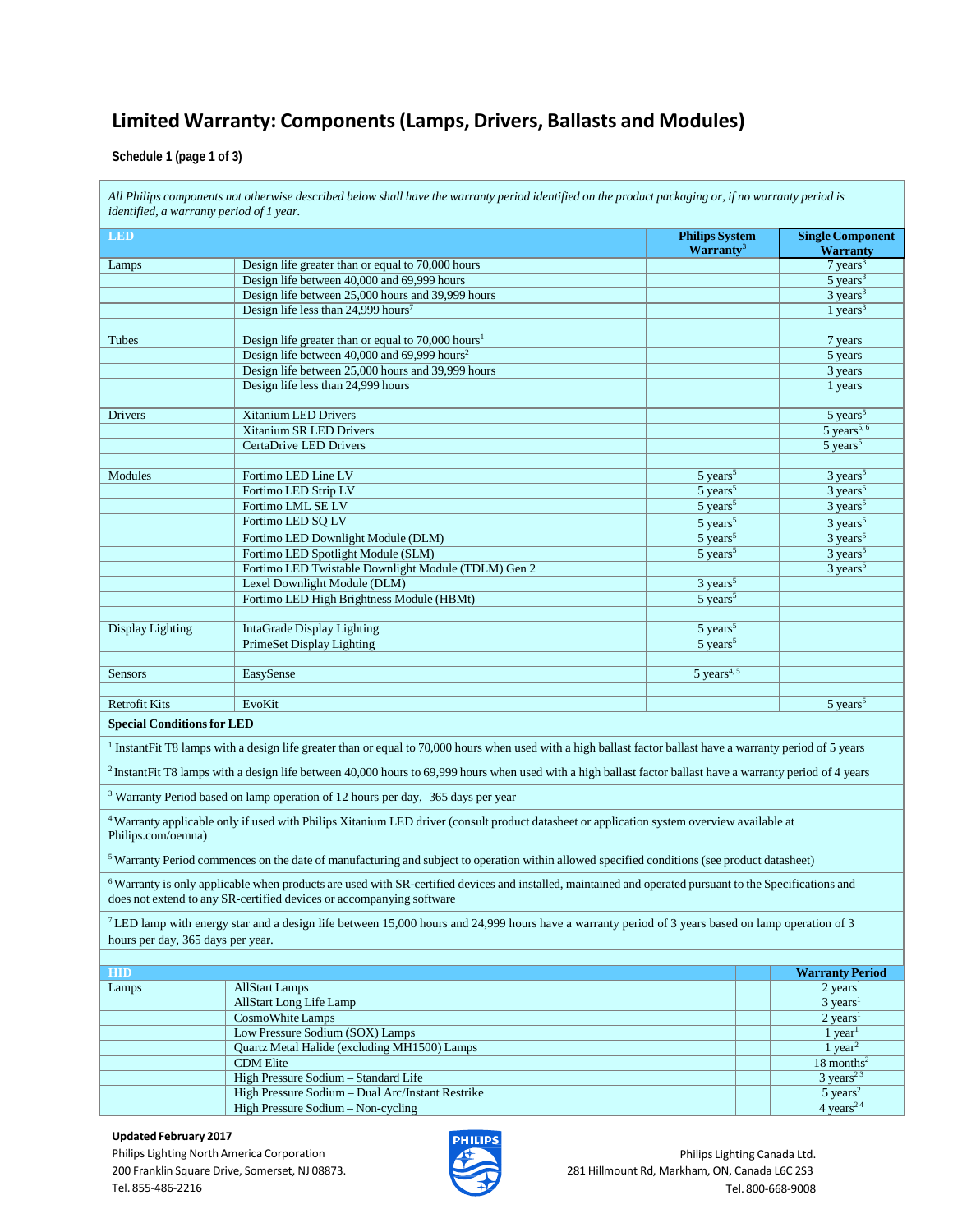| Schedule 1 (page 2 of 3) |                                                                                                       |                        |  |  |
|--------------------------|-------------------------------------------------------------------------------------------------------|------------------------|--|--|
|                          | MasterColor Elite Medium Wattage                                                                      | $2 \text{ years}^1$    |  |  |
|                          |                                                                                                       |                        |  |  |
| <b>Ballasts</b>          | Magnetic High Intensity Discharge (HID)                                                               | $2 \text{ years}^5$    |  |  |
|                          | e-Vision Electronic HID (case temp. between the maximum rating marked on the ballast and $9^{\circ}C$ |                        |  |  |
|                          | below such maximum rating)                                                                            | $3 \text{ years}^5$    |  |  |
|                          | CosmoPolis Electronic HID (case temp. no higher than the maximum rating marked on the                 |                        |  |  |
|                          | ballast)                                                                                              | $5 \text{ years}^5$    |  |  |
|                          | e-Vision Electronic HID (case temp at least $10^{\circ}$ C below the maximum rating marked on the     |                        |  |  |
|                          | ballast)                                                                                              | $5$ years <sup>5</sup> |  |  |

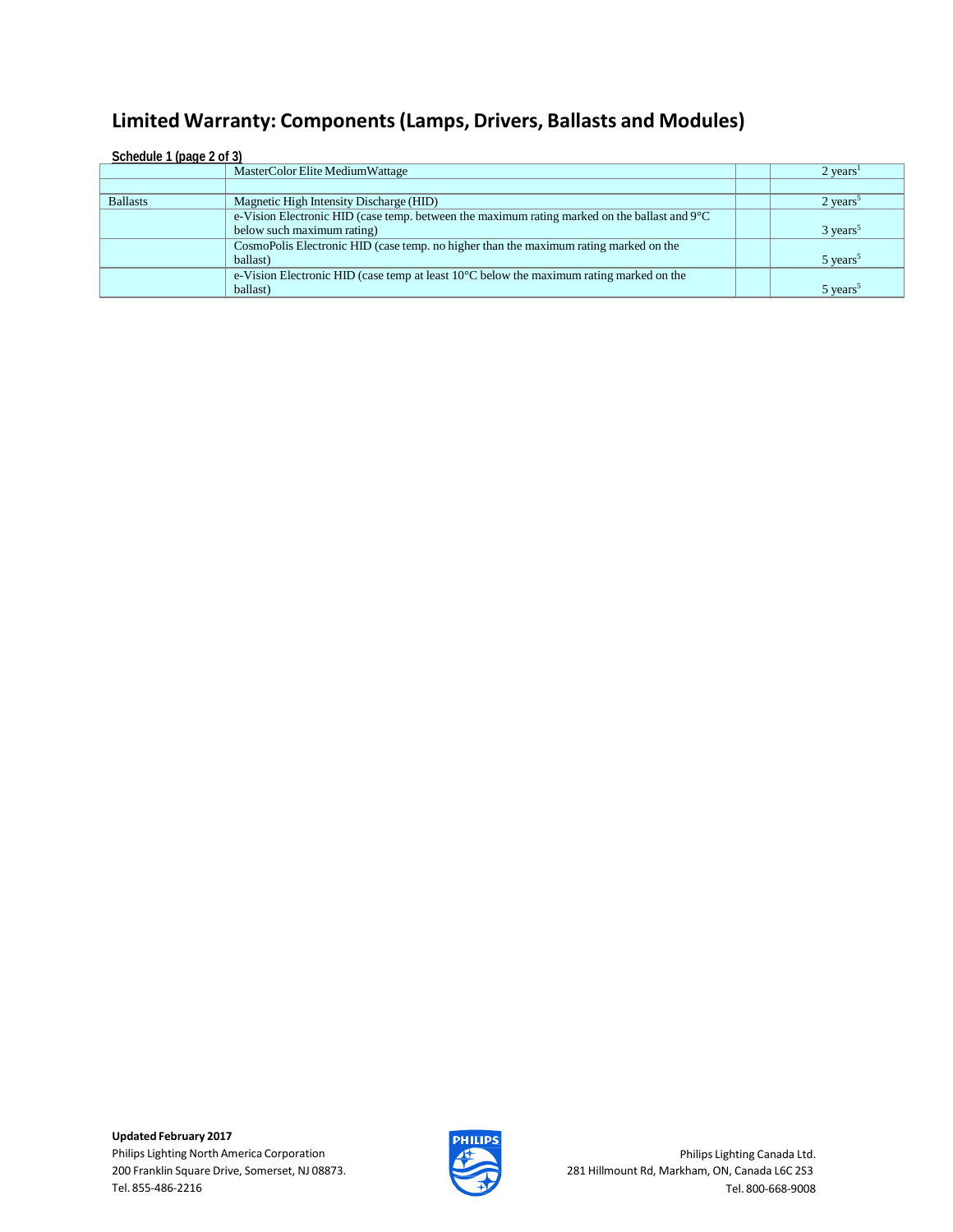**Schedule 1 (page 3 of 3)**

#### **Special Conditionsfor HID Components**

<sup>1</sup> Warranty Period based on a maximum operation of 4000 hours per year

2Warranty Period based on a maximum operation of 4500 hours per year

<sup>3</sup> In the event of Product failure during the Warranty Period, such Product shall be replaced as follows: (i) 2 for 1 failed lamp replacement if failure occurs during the first year; (ii) 1 for 1 failed lamp replacement if failure occurs during the second year; and (iii) 1 for 2 failed lamp replacement if failure occurs during the final year of the Warranty Period

<sup>4</sup> In the event of Product failure during the Warranty Period, such Product shall be replaced as follows: (i) 2 for 1 failed lamp replacement if failure occurs during the first year; (ii) 1 for 1 failed lamp replacement if failure occurs during the second year; and (iii) 1 for 2 failed lamp replacement if failure occurs during the third or final year of the Warranty Period

| <sup>5</sup> Warranty Period commences on the date of manufacturing |                                                                                                 |                             |  |  |  |
|---------------------------------------------------------------------|-------------------------------------------------------------------------------------------------|-----------------------------|--|--|--|
| <b>LINEAR FLUORESCENT</b>                                           |                                                                                                 | <b>Warranty Period</b>      |  |  |  |
| Lamps                                                               | T5 standard and high output (14w, 21w, 28w, 35w, 24w, 39w, & 54w)                               | $30/36$ months <sup>2</sup> |  |  |  |
|                                                                     | T5 Energy Advantage $(25w \& 49w - including amalgam lamp)$                                     | $36/42$ months <sup>2</sup> |  |  |  |
|                                                                     | T5 Extra Energy Advantage (44w)                                                                 | $42/48$ months <sup>2</sup> |  |  |  |
|                                                                     | T5 Extra Long Life (XLL) lamps                                                                  | $48/72$ months <sup>2</sup> |  |  |  |
|                                                                     | T5 Lamps used on programmed start ballasts with sensors (set to 15 minutes minimum on time)     | $2 \text{ years}^2$         |  |  |  |
|                                                                     | T8 700, HL700 & 800 Series                                                                      | $30/30$ months <sup>1</sup> |  |  |  |
|                                                                     | Advantage T8 32W High Lumen                                                                     | $30/30$ months <sup>1</sup> |  |  |  |
|                                                                     | <b>Plus T8 32W</b>                                                                              | $36/42$ months <sup>1</sup> |  |  |  |
|                                                                     | T8 Energy Advantage & Value Energy Advantage 25W & 28W                                          | $36/42$ months <sup>1</sup> |  |  |  |
|                                                                     | Energy Advantage T8 25W XLL, 28W XLL & 32W Extra Long Life (XLL)                                | $42/48$ months <sup>1</sup> |  |  |  |
|                                                                     | 32W Twice the Life T8 (2XL)                                                                     | $42/48$ months <sup>1</sup> |  |  |  |
|                                                                     | Energy Advantage T8 25W 2XL & 28W 2XL Twice the Life (2XL)                                      | $48/60$ months <sup>1</sup> |  |  |  |
|                                                                     | T8 700 & 800 Series                                                                             | $30/36$ months <sup>2</sup> |  |  |  |
|                                                                     | Advantage T8 32W High Lumen                                                                     | $36/36$ months <sup>2</sup> |  |  |  |
|                                                                     | <b>Plus T8 32W</b>                                                                              | $42/48$ months <sup>2</sup> |  |  |  |
|                                                                     | T8 Energy Advantage & Value Energy Advantage 25W and 28W                                        | $48/54$ months <sup>2</sup> |  |  |  |
|                                                                     | Energy Advantage T8 25W XLL, 28W XLL & 32W Extra Long Life (XLL)                                | $48/60$ months <sup>2</sup> |  |  |  |
|                                                                     | 32W Twice the Life T8 (2XL)                                                                     | $48/72$ months <sup>2</sup> |  |  |  |
|                                                                     | Energy Advantage T8 25W 2XL & 28W 2XL Twice the Life (2XL)                                      | $60/84$ months <sup>2</sup> |  |  |  |
|                                                                     | T8 700 & 800 Series & Advantage T8 32W High Lumen                                               | $18$ months <sup>3</sup>    |  |  |  |
|                                                                     | Plus T8 32W, T8 Energy Advantage & Value Energy Advantage 25W&28W                               | $2 \text{ years}^3$         |  |  |  |
|                                                                     | Energy Advantage T8 25W XLL, 28W XLL, 32W Extra Long Life (XLL), 32W Twice the Life T8<br>(2XL) | $30$ months <sup>3</sup>    |  |  |  |
|                                                                     | Energy Advantage T8 25W 2XL & 28W 2XL Twice the Life (2XL)                                      | $36$ months <sup>3</sup>    |  |  |  |
|                                                                     | T5 Circline (TL5)                                                                               | 1 year                      |  |  |  |
|                                                                     | T12 Lamps                                                                                       | 1 year                      |  |  |  |
|                                                                     |                                                                                                 |                             |  |  |  |
| <b>Ballasts</b>                                                     | <b>Magnetic Fluorescent</b>                                                                     | $2$ years <sup>4</sup>      |  |  |  |
|                                                                     | AmbiStar Electronic (case temp. 65°C or less)                                                   | $2$ years <sup>4</sup>      |  |  |  |
|                                                                     |                                                                                                 |                             |  |  |  |
|                                                                     | Centium Electronic 90C (case temp. between $71^{\circ}$ C and 90 $^{\circ}$ C)                  | $3 \text{ years}^4$         |  |  |  |
|                                                                     | Optanium Electronic 90C (case temp. between 71°C and 90°C)                                      | $3 \text{ years}^4$         |  |  |  |
|                                                                     | Optanium Electronic T5/HO (case temp. between 71°C and 90°C)                                    | $3 \text{ years}^4$         |  |  |  |
|                                                                     | signPRO Electronic Sign (case temp. 90°C or less)                                               | $3 \text{ years}^4$         |  |  |  |
|                                                                     | SmartMate Compact Fluorescent (case temp. between 76°C and 85°C)                                | $3$ years <sup>4</sup>      |  |  |  |
|                                                                     |                                                                                                 |                             |  |  |  |
|                                                                     | Centium Electronic (case temp. 70°C or less)                                                    | $5$ years <sup>4</sup>      |  |  |  |
|                                                                     | Centium Electronic 90C (case temp. 70°C or less)                                                | $5$ years <sup>4</sup>      |  |  |  |
|                                                                     | Mark 7 0-10V Electronic Dimming (case temp. 70°C or less)                                       | $5$ years <sup>4</sup>      |  |  |  |
|                                                                     | Mark 10 Powerline Electronic Dimming (case temp 70°C or less)                                   | $5$ years <sup>4</sup>      |  |  |  |
|                                                                     | Optanium Electronic (case temp. 70°C or less)                                                   | $5$ years <sup>4</sup>      |  |  |  |
|                                                                     | Optanium Electronic 90C (case temp. 70°C or less)                                               | $5$ years <sup>4</sup>      |  |  |  |
|                                                                     | Optanium Electronic T5/HO (case temp. 70°C or less)                                             | $5$ years <sup>4</sup>      |  |  |  |
|                                                                     | Optanium Step-Dim Electronic (case temp. 70°C or less)                                          | $5 \text{ years}^4$         |  |  |  |
|                                                                     | PowrKut Low Frequency Electronic (case temp. 90°C or less)                                      | $5 \text{ years}^4$         |  |  |  |
|                                                                     | PowerSpec HDF Electronic Dimming (case temp. 70°C or less)                                      | $5$ years <sup>4</sup>      |  |  |  |
|                                                                     | ROVR Electronic Dimming (case temp 70°C or less)                                                | $5$ years <sup>4</sup>      |  |  |  |

#### **Updated February 2017**

Philips Lighting North America Corporation 200 Franklin Square Drive, Somerset, NJ 08873. Tel. 855‐486‐2216